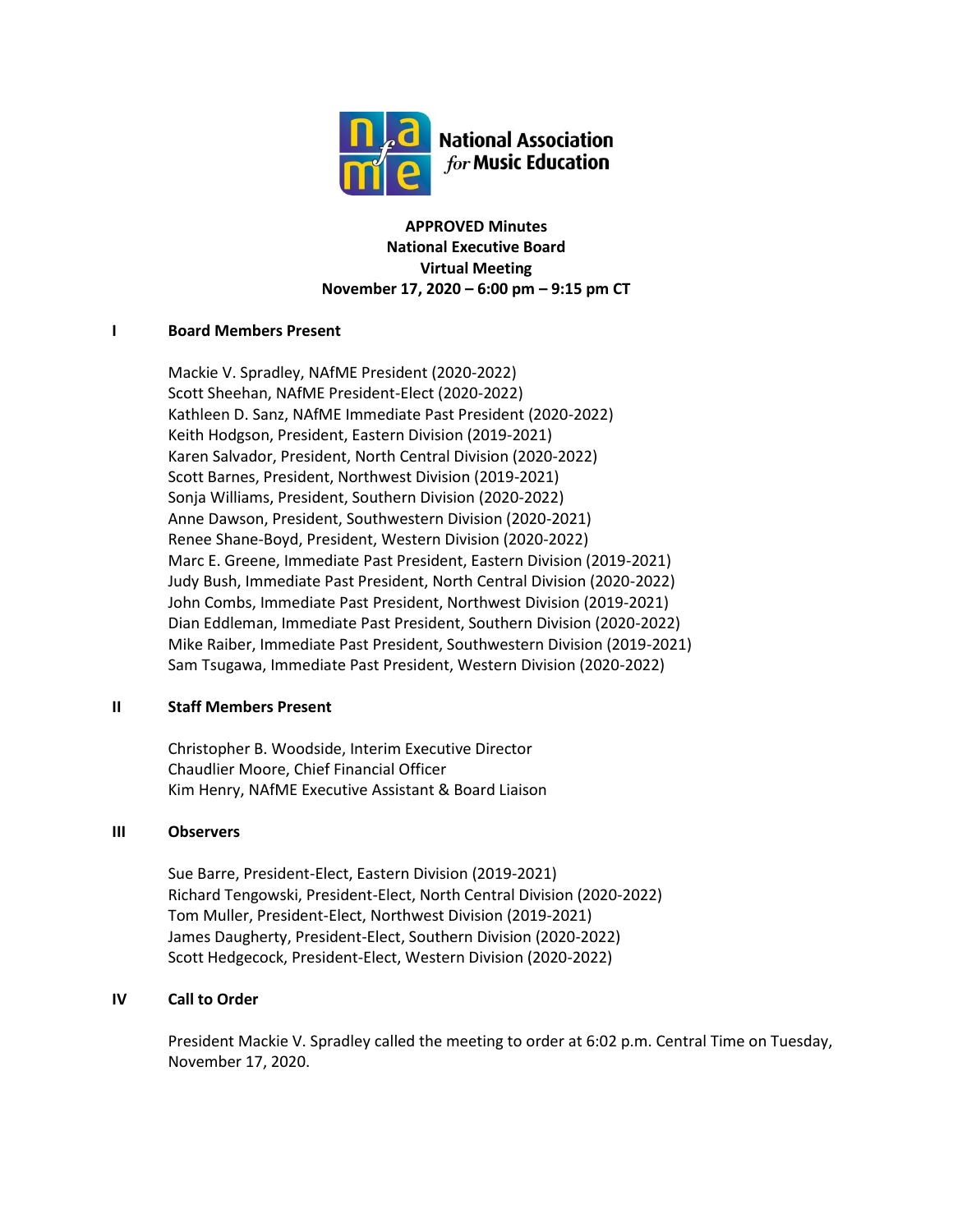#### **V Review and Adoption of Agenda (Appendix A)**

*IT WAS MOVED BY SALVADOR, SECONDED BY BARNES, AND CARRIED UNANIMOUSLY TO ADOPT THE AGENDA, INCLUDING THE CONSENT AGENDA, WITH FLEXIBILITY AS DIRECTED BY THE PRESIDENT:*

- *CONFIRMED APPROVAL OF THE NAFME MINUTES OF THE OCT. 20, 2020 NEB MEETING*
	- *CONFIRMED APPROVAL OF NAFME REPRESENTATIVE COUNCIL INTERIM APPOINTMENT - DIVISION* O COUNCIL FOR INNOVATIONS NORTH CENTRAL DIVISION: JULIET HESS, EAST LANSING, MI
- *CONFIRMED APPROVAL OF GMT EDITORIAL COMMITTEE APPOINTMENT – TERM 2020-2026*
	- o *NICK MCBRIDE*

#### **VI Reports**

## **A Report of Chair, Executive Committee**

President Spradley reviewed previous discussions with the board regarding the work with New Teacher Center (NTC), and the NAfME efforts on the mentoring project by the Supporting Beginning Music Teachers ASPA of the Society for Music Teacher Education (SMTE). The board discussed the merits of renewing the contract with NTC in contrast to building upon the existing work of the ASPA. It was the consensus of the board to discontinue the relationship with NTC, and instead pursue a more robust mentoring program based up on the work from the previous year that was led by the ASPA. Conversations have begun with the ASPA leaders and President Spradley to grow the mentoring program based on lessons learned and survey feedback from participants in the ASPA mentoring program from the previous year. It was further determined that the ASPA leaders would work with President Spradley and staff to survey state MEA leaders to identify mentoring programs happening via State MEAs and begin connecting that work to the mentoring program the ASPA is building.

## *IT WAS MOVED BY RAIBER, SECONDED BY SALVADOR, AND CARRIED UNANIMOUSLY TO NOT RENEW THE CONTRACT WITH NEW TEACHER CENTER FOR THE 2020-2021 SCHOOL YEAR.*

President Spradley provided an update to the board on the work of the Equity Committee. President Spradley reviewed for the board that the Equity Committee was created to bring other people to the table with other experiences and to work closely with the NEB to provide insight into decisions with another perspective. Given this opportunity with the creation of the Equity Committee, President Spradley requested the board discuss a role for the Equity Committee in the National Nominating Committee selection process. The board discussed many options to involve the Equity Committee in the National Nominating Committee selection process that ranged from policy changes and timeline changes to incorporating the Equity Committee into the existing process outlined in policy. The consensus of the board was to work within existing parameters and provide an opportunity for the Equity Committee to offer guidance to the board on the nominees to the National Nominating Committee.

*IT WAS MOVED BY SALVADOR, SECONDED BY RAIBER, AND CARRIED UNANIMOUSLY TO APPROVE A TIMELINE FOR THE FORMATION OF THE NATIONAL NOMINATING COMMITTEE AND REQUEST TWO (2) NAMES FROM EACH DIVISION PRESIDENT BY DECEMBER 15, 2020.*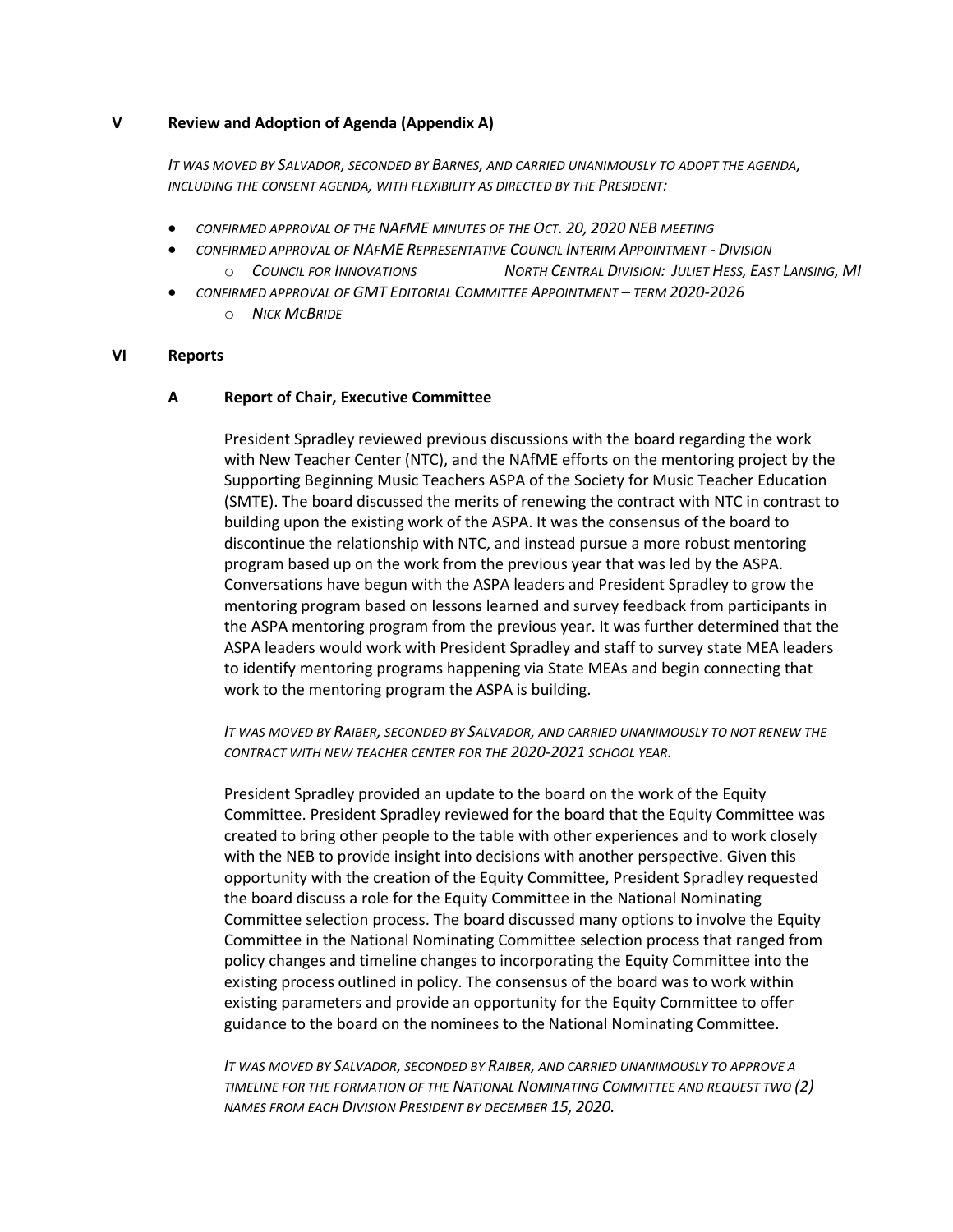*IT WAS MOVED BY HODGSON, SECONDED BY COMBS, AND CARRIED UNANIMOUSLY TO APPROVE THAT THE LIST OF NAMES SUBMITTED FOR THE NATIONAL NOMINATING COMMITTEE BE REVIEWED THROUGH THE LENS OF THE EQUITY COMMITTEE AND GIVEN TO THE BOARD FOR THE SELECTION OF SIX (6) MEMBERS.*

President Spradley requested Chief Financial Officer, Chaudlier Moore, provide a financial report to the board. Mr. Moore provided a summary analysis of actuals vs budget month to date and year to date. October 2020 MTD numbers revealed there has been a 40% overall decline in the number of members joining or renewing NAfME during the same prior year period. Our assumptions attributed this drop off to the COVID-19 pandemic situation affecting teachers' desire and/or ability to join or renew. We are also seeing some longer than usual lag in payments following invoices, perhaps due to schools not being physically open. YTD, there has been a 30% overall decline in the number of members joining or renewing NAfME. The membership revenue budget approved by the NEB accounted for a 30% drop in membership join/renews for the fiscal year. Mr. Moore noted he was waiting for the SBA to approve the request for the Paycheck Protection Program loan to be forgiven. Mr. Moore updated the board on planning for a possible line of credit with NAfME's investment firm, Merrill Lynch, and NAfME's bank, Bank of America. Discussions were underway with these financial entities to determine the best course of action for NAfME dependent upon budget fluctuations in the immediate future. Mr. Moore will continue to update the board on these discussions.

President Spradley asked ANHE Chair Scott Sheehan to provide an update to the board on the All National Honor Ensembles (ANHE). Mr. Sheehan reported ANHE planning was moving along. Conductors are holding planning meetings and staff is following the communications and planning timeline with student participants.

#### **B Eastern Division – 2021 Conference & BOCJ Proposal**

Eastern Division President Keith Hodgson updated the board on the proposal from the Eastern Division for the 2021 Conference and BOCJ. The Conference Committee is comprised of leaders from each state in the Division and each leader is bringing their experience from the state conferences to planning for the Division Conference. The Conference will be open to all members.

*IT WAS MOVED BY HODGSON, SECONDED BY BARNES, AND CARRIED UNANIMOUSLY TO ACCEPT THE*  **PROPOSAL FOR AN EASTERN DIVISION CONFERENCE TO BE HELD VIRTUALLY ON APRIL 22-24, 2021.** 

#### **C Report of Chair, Professional Development Committee (PDC)**

Chair Keith Hodgson provided an update to the board on the work of the PDC. The PDC Co-chairs have met three times with staff to approve webinars and other time sensitive items. The entire PDC has met for introductions of the members and to begin discussions of what the work will entail and the process for decision making going forward.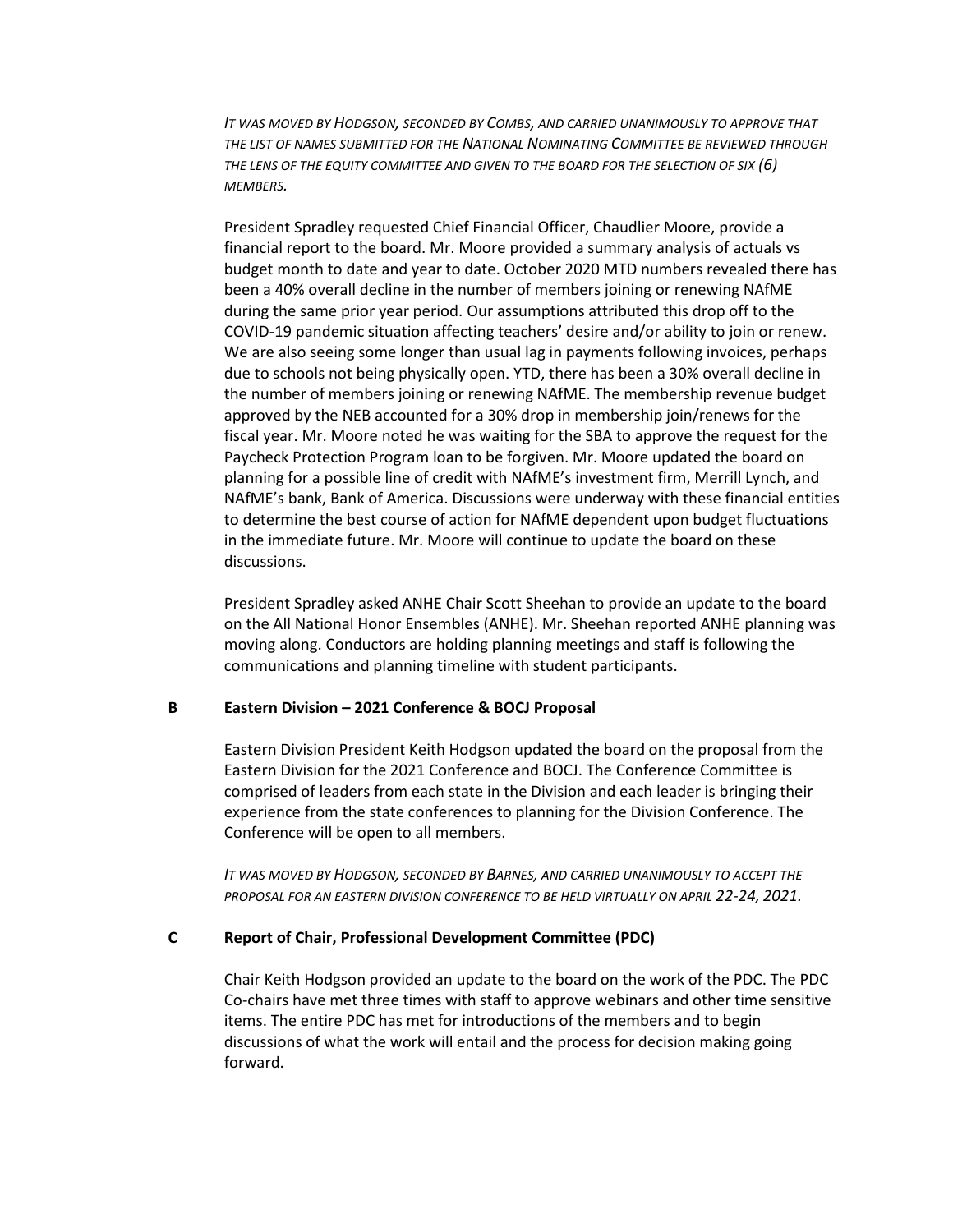#### **D Report on NAfME Elections**

President Spradley requested the board review the timeline for the formation of the National Nominating Committee, as outlined in policy.

### **E Report of Chair, SRME**

President Spradley requested the board review the report of findings from the 2018- 2020 Research Grant Awardee for their information.

## **VII Appointments**

# **A NAfME Representative Council Interim Appointments - Division**

Approved in the consent agenda. See page 2.

## **B GMT Editorial Committee Appointments**

Approved in the consent agenda. See page 2.

## **VIII Old Business**

## **A 2021 Fall Division Meeting Dates**

President Spradley requested the Division Presidents work with the Divisions to finalize dates for 2021 Fall Division Meetings and to inform the office once these dates and locations were secured.

#### **IX New Business**

# **A National Assembly 2021 – Dates & Planning**

President Spradley informed the board this topic would be revisited at the December 2020 NEB meeting.

#### **X Adjournment**

*IT WAS MOVED BY WILLIAMS, SECONDED BY HODGSON, AND CARRIED UNANIMOUSLY TO ADJOURN THE NATIONAL EXECUTIVE BOARD MEETING ON TUESDAY, NOVEMBER 17, 2020 AT 9:14 P.M. CENTRAL TIME.*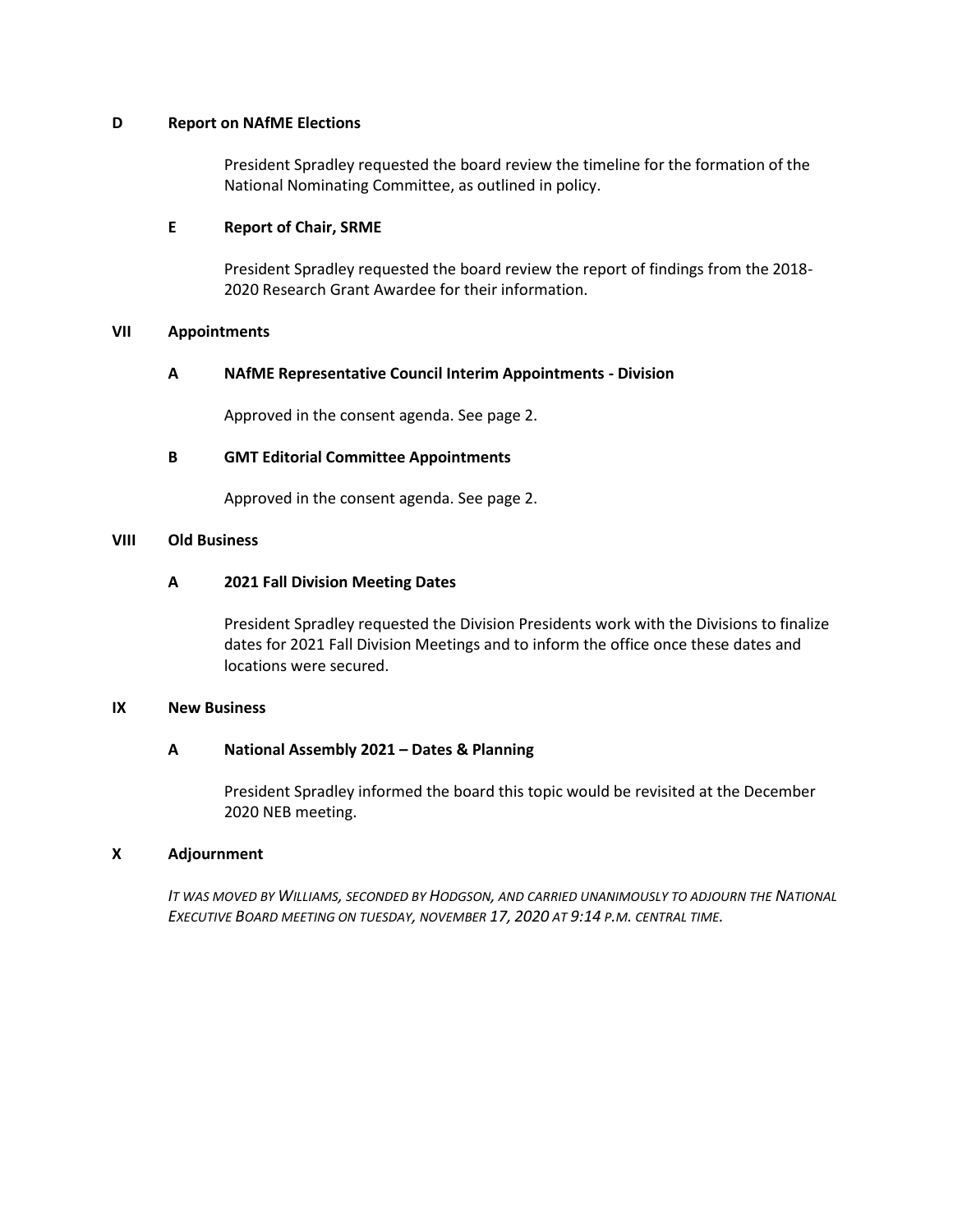Appendix A



# **National Executive Board Agenda Tuesday, Nov. 17, 2020 - 6:00pm-8pm CENTRAL Virtual Meeting**

| I            |              | Review & Adoption of Agenda                           |                   |            |  |  |  |
|--------------|--------------|-------------------------------------------------------|-------------------|------------|--|--|--|
|              |              | Confirm the Consent Agenda                            |                   |            |  |  |  |
|              |              | Approval of the Minutes of the Oct. 20,               |                   |            |  |  |  |
|              |              | 2020 NEB Meeting                                      | Consent           | Page 1-6   |  |  |  |
|              |              | Approval of Council Interim<br>$\circ$                |                   |            |  |  |  |
|              |              | Appointments by Division                              | Consent           |            |  |  |  |
|              |              | Approval of GMT Editorial Committee<br>O              |                   |            |  |  |  |
|              |              | Appointment                                           | Consent           |            |  |  |  |
| $\mathsf{I}$ | Reports      |                                                       |                   |            |  |  |  |
|              | Α            | Report of Chair, Executive Committee                  |                   |            |  |  |  |
|              |              | <b>Financial Reports</b><br>$\bullet$                 | Discussion        | Page 7-13  |  |  |  |
|              |              | Line of Credit                                        | Discussion        |            |  |  |  |
|              |              | Roadmap Update<br>$\bullet$                           | Discussion        |            |  |  |  |
|              |              | <b>New Teacher Center</b><br>$\bullet$                | Action            |            |  |  |  |
|              |              | State MEA Update<br>$\bullet$                         | <b>Discussion</b> |            |  |  |  |
|              |              | <b>Equity Committee Update</b><br>٠                   | Discussion        | Page 14    |  |  |  |
|              |              | <b>National Conference Update</b><br>$\bullet$        | Informational     |            |  |  |  |
|              |              | Music Program Leaders Forum<br>$\bullet$              | Informational     |            |  |  |  |
|              |              | <b>ANHE Update</b><br>$\bullet$                       | Informational     | Page 15    |  |  |  |
|              | B            | Eastern Division - 2021 Conference & BOCJ Proposal    | Action            | Page 16-19 |  |  |  |
|              | $\mathsf C$  | Report of Chair, Professional Development Committee   | Informational     | Page 20-21 |  |  |  |
|              | D            | <b>Report on NAfME Elections</b>                      |                   |            |  |  |  |
|              |              | Nominating Committee Timeline                         | Discussion        | Page 22-26 |  |  |  |
|              | E            | Report of Chair, SRME                                 |                   |            |  |  |  |
|              |              | 2018-2020 Research Grant Awardee Report<br>Appendix A | Informational     | Page 27,   |  |  |  |
| Ш            | Appointments |                                                       |                   |            |  |  |  |
|              | Α            | Council Interim Appointments - Division               | Consent           | Page 28-30 |  |  |  |
|              | B            | <b>GMT Editorial Committee Appointments</b>           | Consent           | Page 31    |  |  |  |